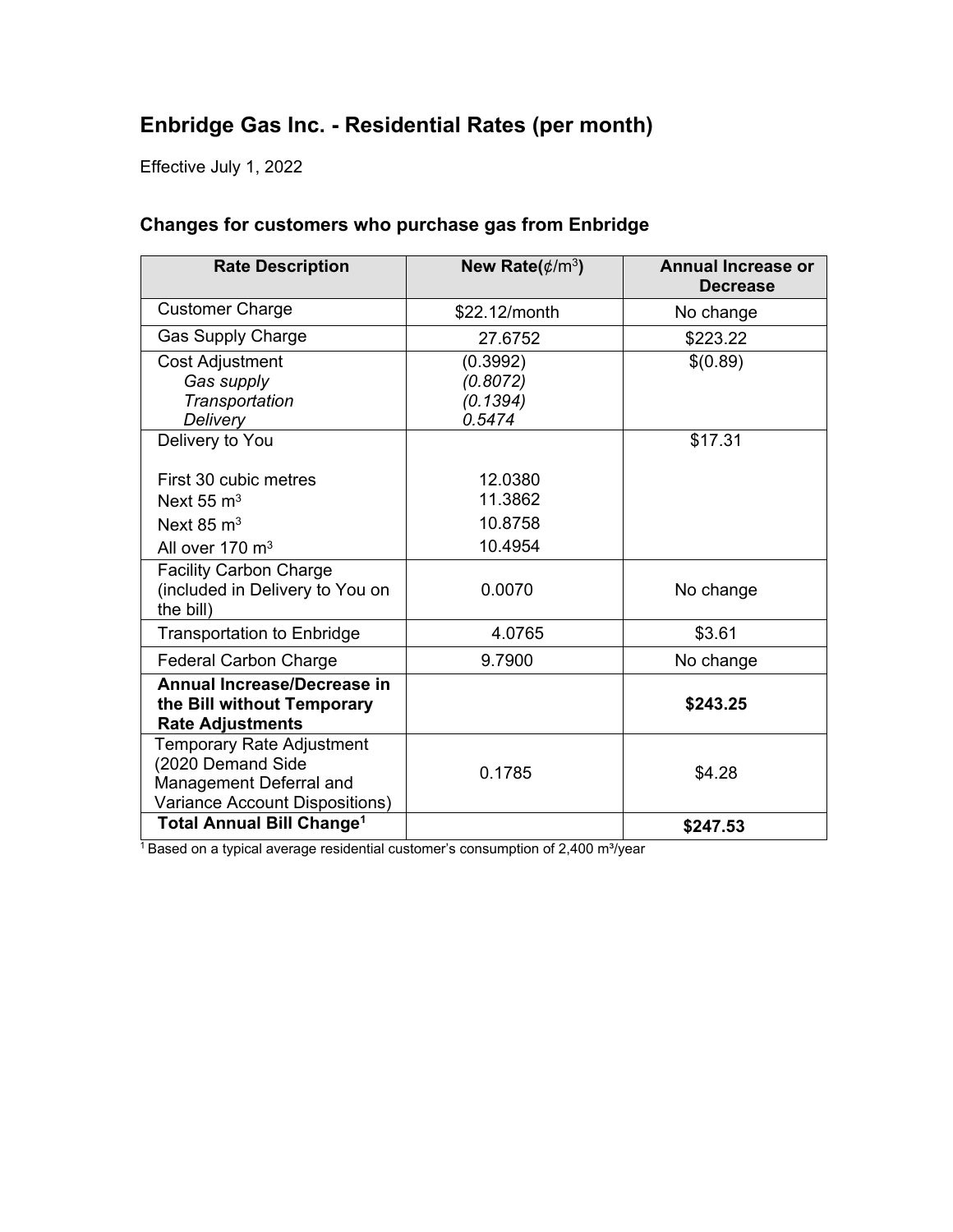## **Changes for customers who purchase gas from a natural gas marketer**

| <b>Monthly Charges</b>                                              | <b>New Rate</b><br>(¢/m $^3$ )          | <b>Annual Increase or</b><br><b>Decrease</b> |
|---------------------------------------------------------------------|-----------------------------------------|----------------------------------------------|
| <b>Gas Supply Charge</b>                                            | Price is as set out in the<br>contract. |                                              |
| <b>Customer Charge</b>                                              | \$22.12/month                           | No change                                    |
| Delivery to You                                                     |                                         | \$17.31                                      |
| First 30 cubic metres                                               | 12.0380                                 |                                              |
| Next $55 \text{ m}^3$                                               | 11.3862                                 |                                              |
| Next $85 \text{ m}^3$                                               | 10.8758                                 |                                              |
| Over $170 \text{ m}^3$                                              | 10.4954                                 |                                              |
| Facility Carbon Charge (included<br>in Delivery to You on the bill) | 0.0070                                  | No change                                    |

## *Where Enbridge Provides Transportation:*

| <b>Monthly Charges</b>                                                                                      | <b>New Rate</b><br>(¢/m $^3$ ) | <b>Annual Increase or</b><br><b>Decrease</b> |
|-------------------------------------------------------------------------------------------------------------|--------------------------------|----------------------------------------------|
| <b>Transportation to Enbridge</b>                                                                           | 4.0765                         | \$3.61                                       |
| Transportation from Dawn (if<br>applicable)                                                                 | 0.9694                         | No change                                    |
| <b>Federal Carbon Charge</b>                                                                                | 9.7900                         | No change                                    |
| <b>Cost Adjustment</b>                                                                                      | 0.4080                         | \$2.52                                       |
| Components:                                                                                                 |                                |                                              |
| Transportation                                                                                              | (0.1394)                       |                                              |
| Delivery                                                                                                    | 0.5474                         |                                              |
| Annual Increase / (Decrease)<br>in the Bill without<br><b>Temporary Rate</b><br><b>Adjustments</b>          |                                | $$23.44*$                                    |
| Temporary Rate Adjustment<br>(2020 Demand Side<br>Management Deferral and<br>Variance Account Dispositions) | 0.1785                         | \$4.28                                       |
| <b>Total Annual Bill Change<sup>1</sup></b>                                                                 |                                | \$27.72                                      |